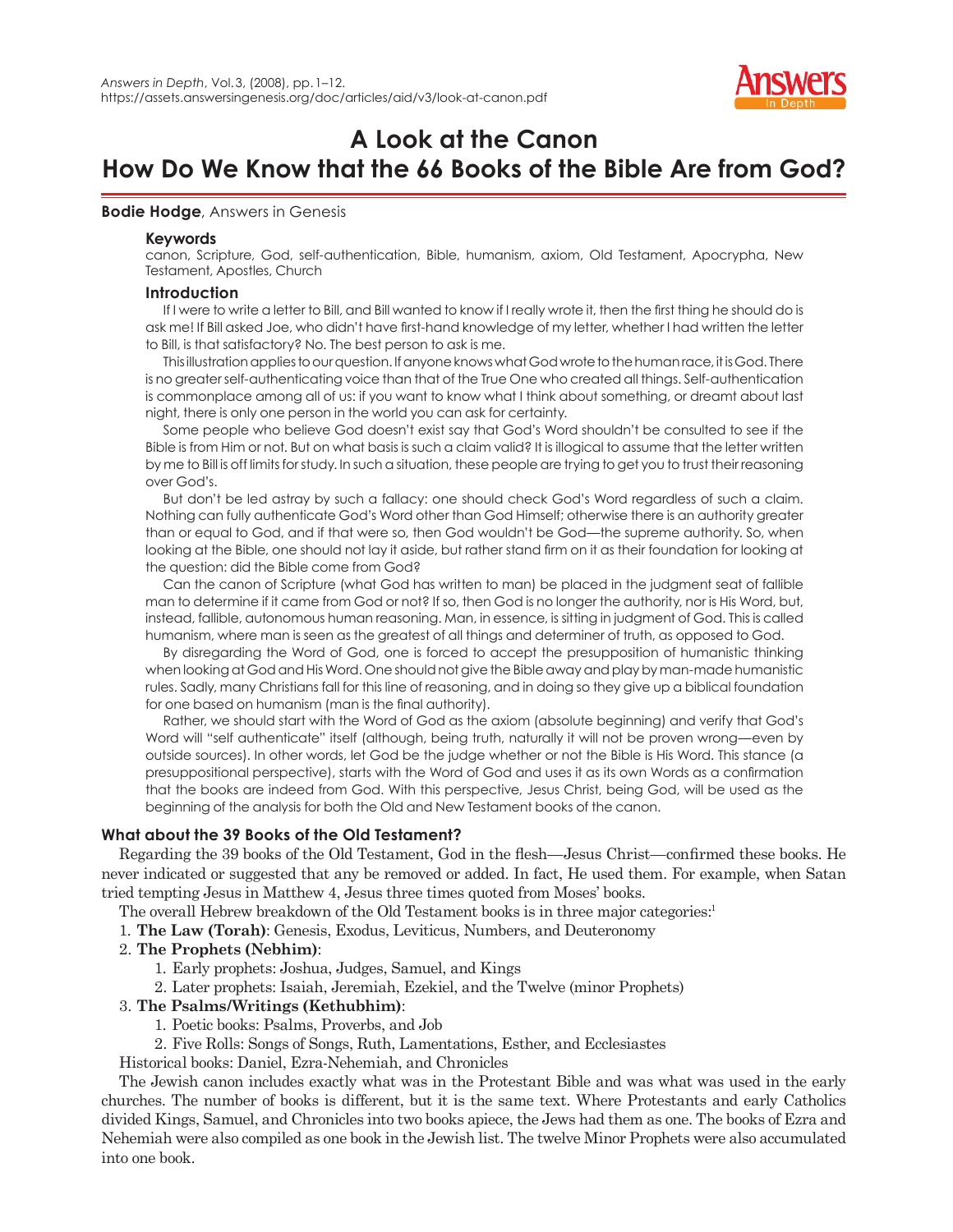Jesus confirms all three divisions in the Old Testament in Luke 24:44, showing that they were authoritative.

Luke 24:44

Now He said to them, "These are My words which I spoke to you while I was still with you, that all things which are written about Me in the Law of Moses and the Prophets and the Psalms must be fulfilled."

Jesus also gives further confirmation by mentioning the extent of prophets—from Abel to Zechariah: Matthew 23:35

so that upon you may fall the guilt of all the righteous blood shed on earth, from the blood of righteous Abel to the blood of Zechariah, the son of Berechiah, whom you murdered between the temple and the altar.

This is from Genesis to Chronicles—the first and last books in the typical listing of the Hebrew Old Testament that Jesus used. Even other New Testament authors openly confirmed the Old Testament. For example, Paul affirms them as oracles of God (Romans 3:1–2).

## **What about the Apocrypha?**

The Apocrypha (meaning "hidden" or "unknown") are books written prior to the time of Christ, many during the 400 years of silence prior to Christ's entrance into the world.<sup>2</sup> These books provide some history and insight of the times. These books were seen as valuable but not as Scripture.

However, some of these books have been "canonized" by the Roman and Eastern Orthodox Churches. The Eastern Orthodox Church has some that are distinct from the Roman Catholic Church. So, the number of apocryphal books vary to some degree. In particular, the more popular ones are:

- 1. Tobit
- 2. Judith
- 3. 1 Maccabees
- 4. 2 Maccabees
- 5. Wisdom of Solomon
- 6. Ecclesiasticus (Book of Sirach)
- 7. 1 Esdras
- 8. 2 Esdras
- 9. Baruch
- 10. Letter of Jeremiah
- 11. Additions to Esther
- 12. Prayer of Azariah
- 13. Suzanna (often inserted as Daniel 13)
- 14. Bel and the Dragon
- 15. Prayer of Manasseh

The books of the Apocrypha were never classed as Scripture by Christ or the Jews, nor did the writers of the New Testament use them. However, they appear in the Latin Vulgate in the 5th century A. D. and the Septuagint (a Greek translation of the Hebrew Scriptures about 250 B.C. and denoted as the LXX). However, the earliest extant copies of the LXX are from the 5th century A. D. and that does not tell us whether or not the original LXX contained the Apocrypha.

The Apocrypha were also at the end of a biblical manuscript called Codex Sinaiticus about the 4th century A. D., but the presence of the Apocrypha in any of these documents does not necessarily mean that they were regarded as Scripture). Regardless, modern Catholic Bibles now contain the Apocrypha—as did the King James Version in 1611 A. D. (first edition of the King James Version) and early editions of the Geneva Bible.

Jerome, the translator of the Latin Vulgate in the 5th century made it abundantly clear that the Apocrypha were not Scripture, even though they were included with the Vulgate. But like many other ancient pieces of literature, Jerome felt it worthy to be translated into Latin, the common tongue of the day. Even many early Church Fathers such as Melito, Origin, Athanasius, Cyril, and others rejected the Apocrypha.

Jews, before and during the time of Christ, often used the Septuagint (whether it contained the Apocrypha or not) but never classed the Apocrypha as Scripture for various reasons.3 One such reason is that it never claimed to be Scripture, unlike other books of the Bible that claim such things. Even one of the apocryphal books affirms there was no one speaking on God's behalf at that time (1 Maccabees 9:27) when it says: "There had not been such great distress in Israel since the time prophets ceased to appear among the people."

Today, the Roman Church views 12 of the Apocryphal books as Scripture and has included them in their Bible translations (New American Bible, New Jerusalem Bible). The books that are excluded are 1 and 2 Esdras and the Prayer of Manasseh. This happened in A.D. 1546 at the Council of Trent. Some have claimed that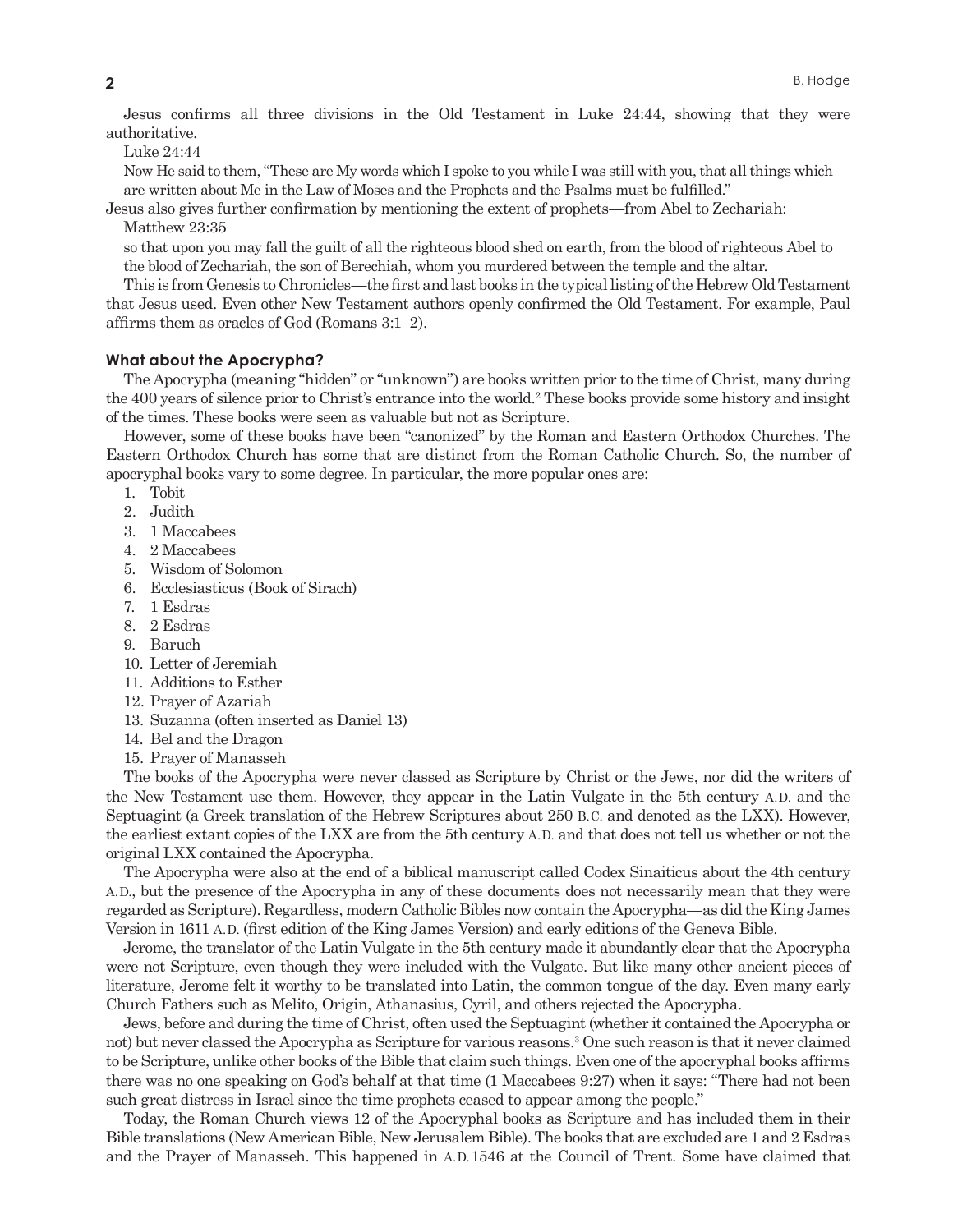apocryphal books were recognized as full scriptural canon by the Church as far back as the First Synod of Hippo in A. D. 393 with Augustine. There are no extant records of this Synod, so no one can say exactly what was decided, though the summary offered by the Council of Carthage in A.D. 397 is assumed to be generally accurate. However, the Synod of Hippo was regional, as was the following Council at Carthage where this new canon was approved; hence, it didn't hold authority over the whole of the Roman Church.

It wasn't until A. D. 405 that Pope Innocent I endorsed the Apocrypha—after the Council of Carthage—even though Jerome (who translated the Bible and Apocrypha into Latin and was also Catholic) strictly opposed it as Scripture. Catholic Cardinal Cajetan around the time of the Reformation in the 16th century A. D. reveals that there were two different levels of canon in the Roman Church (a strict canon and non-official canon that was still useful for teaching in the church) in regards to this council he says in his commentary:

Here we close our commentaries on the historical books of the Old Testament. For the rest (that is, Judith, Tobit, and the books of Maccabees) are counted by St Jerome out of the canonical books, and are placed amongst the Apocrypha, along with Wisdom and Ecclesiasticus, as is plain from the Prologus Galeatus. Nor be thou disturbed, like a raw scholar, if thou shouldest find anywhere, either in the sacred councils or the sacred doctors, these books reckoned as canonical. For the words as well of councils as of doctors are to be reduced to the correction of Jerome. Now, according to his judgment, in the epistle to the bishops Chromatius and Heliodorus, these books (and any other like books in the canon of the bible) are not canonical, that is, not in the nature of a rule for confirming matters of faith. Yet, they may be called canonical, that is, in the nature of a rule for the edification of the faithful, as being received and authorised in the canon of the bible for that purpose. By the help of this distinction thou mayest see thy way clearly through that which Augustine says, and what is written in the provincial council of Carthage.4

This was presumably the real difference between the Deuterocanonical ("second canon," or books that were useful but not fully canonical) and Protocanonical (fully inspired). Up to the Council of Trent in 1546, the view of Jerome dominated that Apocryphal books were not classed as fully inspired canon, but were "second canon," and the Catholic Polyglot Bible even left the Apocrypha out after the Council of Florence in 1451.

This shows that the official fully inspired Old Testament canon accepted by the Roman Church was the same as the canon being used by the Protestants and Jews until the Council of Trent; at this point in time the second canon books were fully promoted to the position of inspired canon by the Roman Church.

This is why 1546 is the official date of additions because it was then that the Apocrypha were officially classed as full canon by the Roman Church, even though the listing at Carthage (397) and Florence (1445) included the Apocrypha. Of course, there were Catholic leaders on both sides of the issue between Pope Innocent I and the Council of Trent. But at the Council of Trent, there was no longer a real distinction between Apocryphal books and the rest of Scripture in Catholicism.

#### **Brief overview in history of the view of the Apocrypha** (See table 1).

Protestants today would say that the Apocryphal books are useful for many reasons (historical and so on) but not attribute them as Scripture. This was the view of the Reformers and Puritans. The early editions of the Geneva Bible and King James Version (1611) contained the Apocrypha. It was dropped, presumably, when it was realized that some readers might not understand the distinction. This view is very similar to the dominant Catholic view up until the Council of Trent.

#### **What about the 27 Books of the New Testament?**

The 27 books of the New Testament require some deeper thinking because they were written after Christ ascended, and therefore some may think that we do not have His authority for them. Did Christ give any hints that there would be more books of the Bible or hints as to how and by whom they may arrive?

In John 14, Jesus is speaking with his disciples. He claimed that the Holy Spirit would remind them of things that had happened.

John 14:26

"But the Helper, the Holy Spirit, whom the Father will send in My name, He will teach you all things, and bring to your remembrance all that I said to you."

Bringing "to your remembrance " implies that we should expect one or more complementary accounts of Jesus' life—gospel accounts. Since the Holy Spirit helped them to remember, they had first-hand knowledge of Christ. In the following chapter, Jesus says that the Holy Spirit will testify about Jesus and that they (the disciples) will also testify.

John 15:26–27

"When the Helper comes, whom I will send to you from the Father, that is the Spirit of truth who proceeds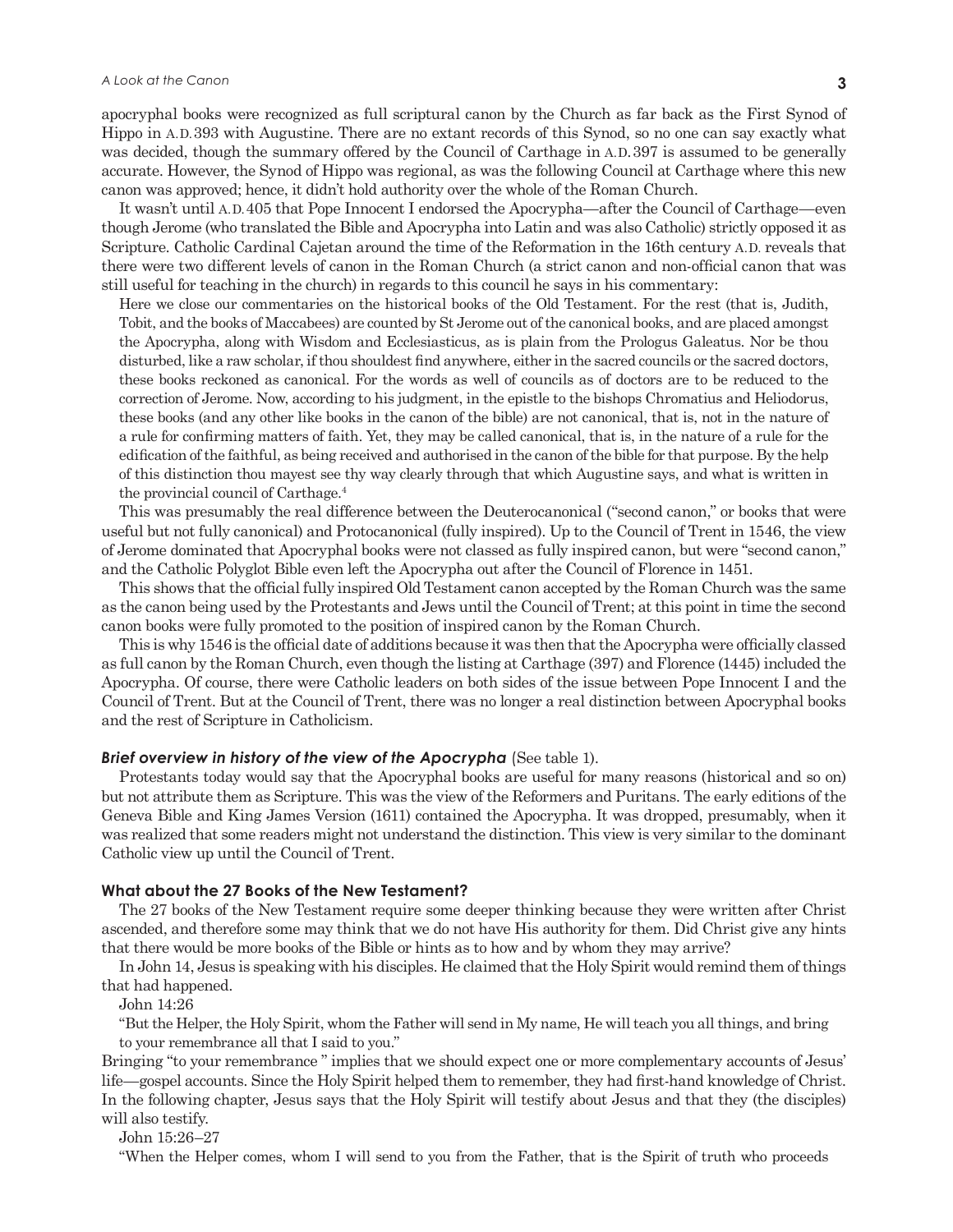| <b>Date</b>                 | <b>Event</b>                                                                                                                                                                                                                                           | <b>Apocrypha</b><br>considered<br>fully inspired? |
|-----------------------------|--------------------------------------------------------------------------------------------------------------------------------------------------------------------------------------------------------------------------------------------------------|---------------------------------------------------|
| с. 400 в. с.                | Malachi ends the Old Testament Scripture.                                                                                                                                                                                                              | N/A                                               |
| $c.100$ B.C. - C. AD. $100$ | The community who copied the Dead Sea Scrolls never referred to the Apocrypha as "It<br>is Written" or "God Says" as they did with other canon books.                                                                                                  | lNo                                               |
| C.A.D.30                    | Jesus never rejected the Jewish Canon (which was the same as the Protestant Old<br>Testament); Jesus never quoted from the Apocrypha as Scripture.                                                                                                     | lNo                                               |
| AD.40                       | Philo, Jewish philosopher, refers to all but 5 Old Testament books and never quotes from<br>the Apocrypha.                                                                                                                                             | lNo                                               |
| $C.A.D.40-90$               | The New Testament writers do not quote from the Apocrypha as Scripture.                                                                                                                                                                                | No                                                |
| A.D.90                      | The Council of Jamnia drew up a list of canonical books for Judaism at the time—the<br>Apocrypha are excluded.                                                                                                                                         | lNo                                               |
| $A.D.80-100$                | Josephus, Jewish Historian, never lists the Apocrypha as Scripture.                                                                                                                                                                                    | lNo                                               |
| A.D. 170                    | The first verifiable canon listing from the Church Fathers was found in the writings of<br>Melito of Sardis and the Apocrypha are missing.                                                                                                             | N <sub>0</sub>                                    |
| A.D. 320s                   | Another listing by Athanasius lists canon books, but the Apocrypha are missing.                                                                                                                                                                        | lNo                                               |
| A.D. 382-405                | Jerome, who translated the Bible into Latin, opposed the Apocrypha as Scripture, though<br>he translated it.                                                                                                                                           | lNo                                               |
| c.a. p. 350-370             | Rufinius lists the Canon books, and the Apocryphal books are not among them.                                                                                                                                                                           | N <sub>0</sub>                                    |
| c. A.D. 350-370             | Cyril of Jerusalem rejected the Apocrypha.                                                                                                                                                                                                             | lNo                                               |
| c. A.D. 343-381             | Council of Laodicea rejects most of the Apocrypha except Baruch.                                                                                                                                                                                       | No (except 1)                                     |
| A.D. 393                    | Regional Synod of Hippo, influenced by Augustine, is the first listing of the Apocrypha<br>as Scripture and approved at the regional Council of Carthage (397). See the discussion<br>above on Hippo.                                                  | Yes                                               |
| A.D.590-604                 | Gregory the Great, Pope of Rome, in his writings denies Maccabees as canonical but still<br>says it is useful according to Roman Catholic patristics scholar, William Jurgens.                                                                         | Openly denies 1                                   |
| A.D. 1445                   | Council of Florence declares the Apocryphal books are canonical.                                                                                                                                                                                       | Yes                                               |
| c. early A.D. 1500          | Catholic Cardinal Cajetan (who opposed Luther) points out that there are two levels<br>of inspiration, and the Apocrypha, Judith, Tobit, books of Maccabees, Wisdom, and<br>Ecclesiasticus were the lesser of inspiration and seen as non-canon books. | No (Secondary<br>canon)                           |
| A.D. 1520                   | Polyglot Bible of Cardinal Ximenes (approved by Pope Leo X) published.                                                                                                                                                                                 | N <sub>o</sub>                                    |
| A.D. 1517-1520s             | Protestant Reformation retains the Jewish canon and that of Jerome and many others<br>with no Apocrypha.                                                                                                                                               | lNo                                               |
| A.D. 1546                   | The Council of Trent finalized the Roman Church additions of the Apocrypha as full<br>canon.                                                                                                                                                           | Yes                                               |

**Table 1.** Brief overview in history of the view of the Apocrypha.

from the Father, He will testify about Me, and you will testify also, because you have been with Me from the beginning."

"You will testify also" shows that we should expect some teachings from the disciples for future generations, perhaps in the form of letters, books, sermons, and so on. This is significant, as Jesus points out that they will have the Spirit of truth, and Jesus is the truth (John 14:6). These disciples were also called apostles, which means "messengers" or "delegates" in Greek. Apostles are ones who have seen Christ (1 Corinthians 9:1) and are appointed by Christ as messengers. The apostles were also given special gifts such as working miracles (2 Corinthians 12:12).

Luke 11:48–49

"So you testify that you approve of what your forefathers did; they killed the prophets, and you build their tombs. Because of this, God in his wisdom said, 'I will send them prophets and apostles, some of whom they will kill and others they will persecute.'"

Because the Jews hadn't listened to the prophets, Jesus says that God in His wisdom also conferred "apostles." And in a like manner as the prophets, apostles would speak for God.

In other words, apostles were confirmed to be able to speak the very Word of God by the Spirit. In the past, no prophet was able to do things on their own but as they were moved by the Holy Spirit (2 Peter 1:21), so apostles were able to do things in the same fashion as prophets in the Old Testament. Unlike Apocryphal books, New Testament books have similar statements to those in the Old Testament claiming to be from God. For example, see the verses below:

1 Peter 1:12

It was revealed to them that they were not serving themselves, but you, in these things which now have been announced to you through those who preached the gospel to you by the Holy Spirit sent from heaven—things into which angels long to look.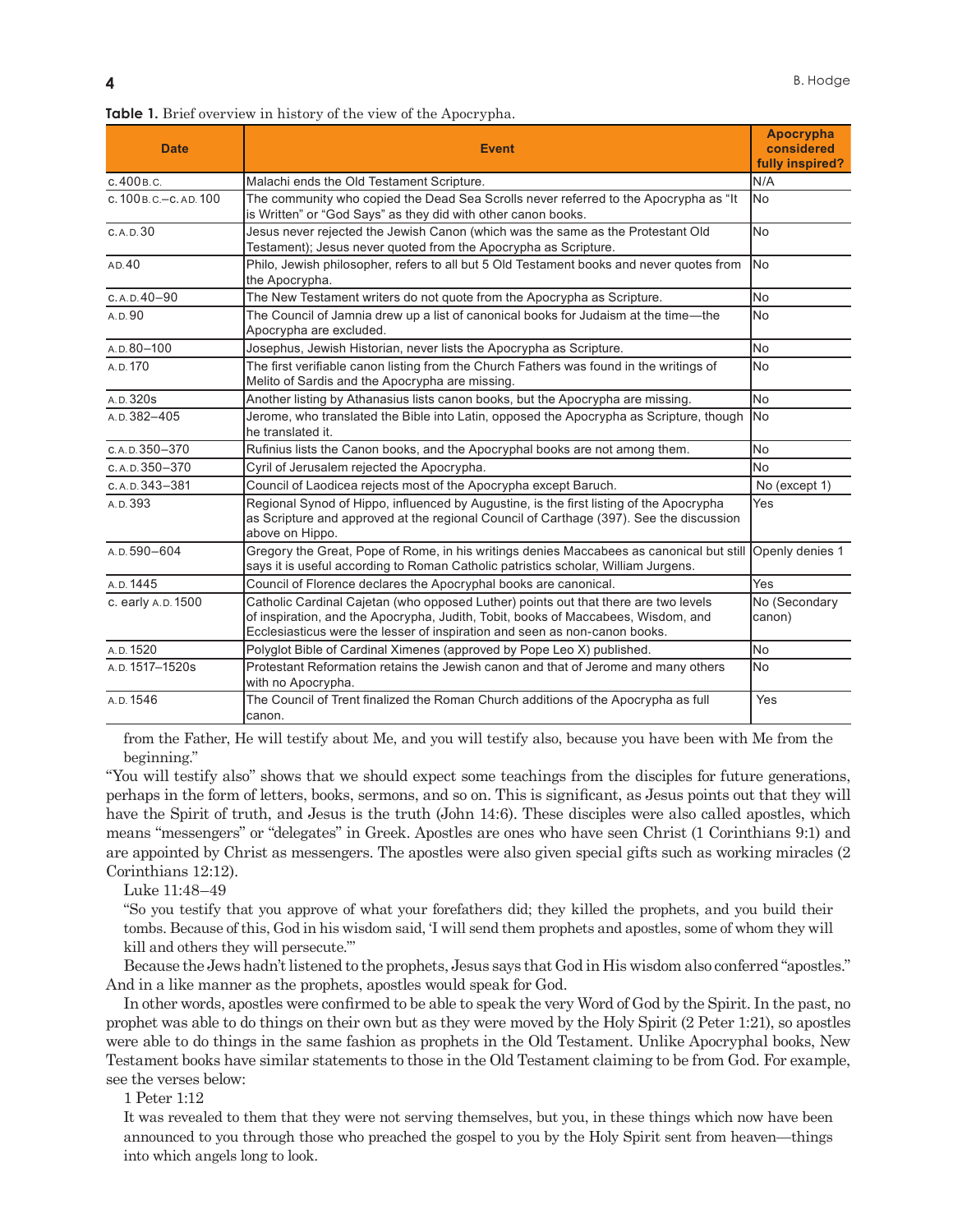1 Corinthians 2:12–13

Now we have received, not the spirit of the world, but the Spirit who is from God, so that we may know the things freely given to us by God, which things we also speak, not in words taught by human wisdom, but in those taught by the Spirit, combining spiritual thoughts with spiritual words.

1 Thessalonians 4:1–2

Finally then, brethren, we request and exhort you in the Lord Jesus, that as you received from us instruction as to how you ought to walk and please God (just as you actually do walk), that you excel still more. For you know what commandments we gave you by the authority of the Lord Jesus.

Colossians 4:16–18

When this letter is read among you, have it also read in the church of the Laodiceans; and you, for your part read my letter that is coming from Laodicea. Say to Archippus, "Take heed to the ministry which you have received in the Lord, that you may fulfill it." I, Paul, write this greeting with my own hand. Remember my imprisonment. Grace be with you.

John 16:7–15 speaks further on this subject confirming expected writings. However, there is no reason to assume they all wrote something. Many prophets of the Old Testament have no written documents. Also, there is no reason to assume that the eleven remaining disciples were the only ones able or gifted to do such things. God called other apostles, such as Paul, who saw the resurrected Christ and became His messenger specifically to the gentiles.

So, this brings up the question of who were the apostles listed in Scripture?

## **Who Were the Apostles?**

This discussion is relevant to determine who had apostolic authority, and therefore, who would have authority to write or oversee the newly written Scripture of the New Testament.<sup>5</sup> In a greater sense of the word, apostle means one who is sent and is derived from the Greek word *apostello*.

The 12 Disciples were listed as apostles (Matthew 10:2–4; Luke 6:13). They are as follows:

- 1. Simon Peter
- 2. Andrew, Peter's brother
- 3. James, the son of Zebedee
- 4. John, the son of Zebedee and brother of James
- 5. Philip
- 6. Bartholomew
- 7. Thomas
- 8. Matthew, the tax collector
- 9. James, the son of Alphaeus
- 10. Lebbaeus Thaddaeus
- 11. Simon the Canaanite

12. Judas Iscariot, who betrayed Christ

Judas betrayal of Christ and subsequent death thereafter eliminated him from this eminent position of authority.

## *Scripture says: Matthias was an Apostle*

After Judas death, the apostles cast lots to replace him, and it the lot fell on Matthias. He was now counted as the 12 and placed in the position of apostolic authority. The 12 apostles do have a special distinction as revealed in Revelation:

Revelation 21:14

The wall of the city had twelve foundations, and on them were the names of the twelve apostles of the Lamb.

This special distinction, though, doesn't mean that other apostles listed in Scripture are not authoritative in their writings or oversight, as Paul made exceptionally clear in his defense of being an apostle in several places.

## *Scripture says: Paul is an Apostle*

Paul was often declared as an apostle in Scripture (for example, Acts 14:14; Romans 1:1, 11:13; 1 Corinthians 1:1, etc.) Paul was not relegated as less than the 12 eminent apostles. Consider:

2 Corinthians 11:5

For I consider myself not in the least inferior to the most eminent apostles.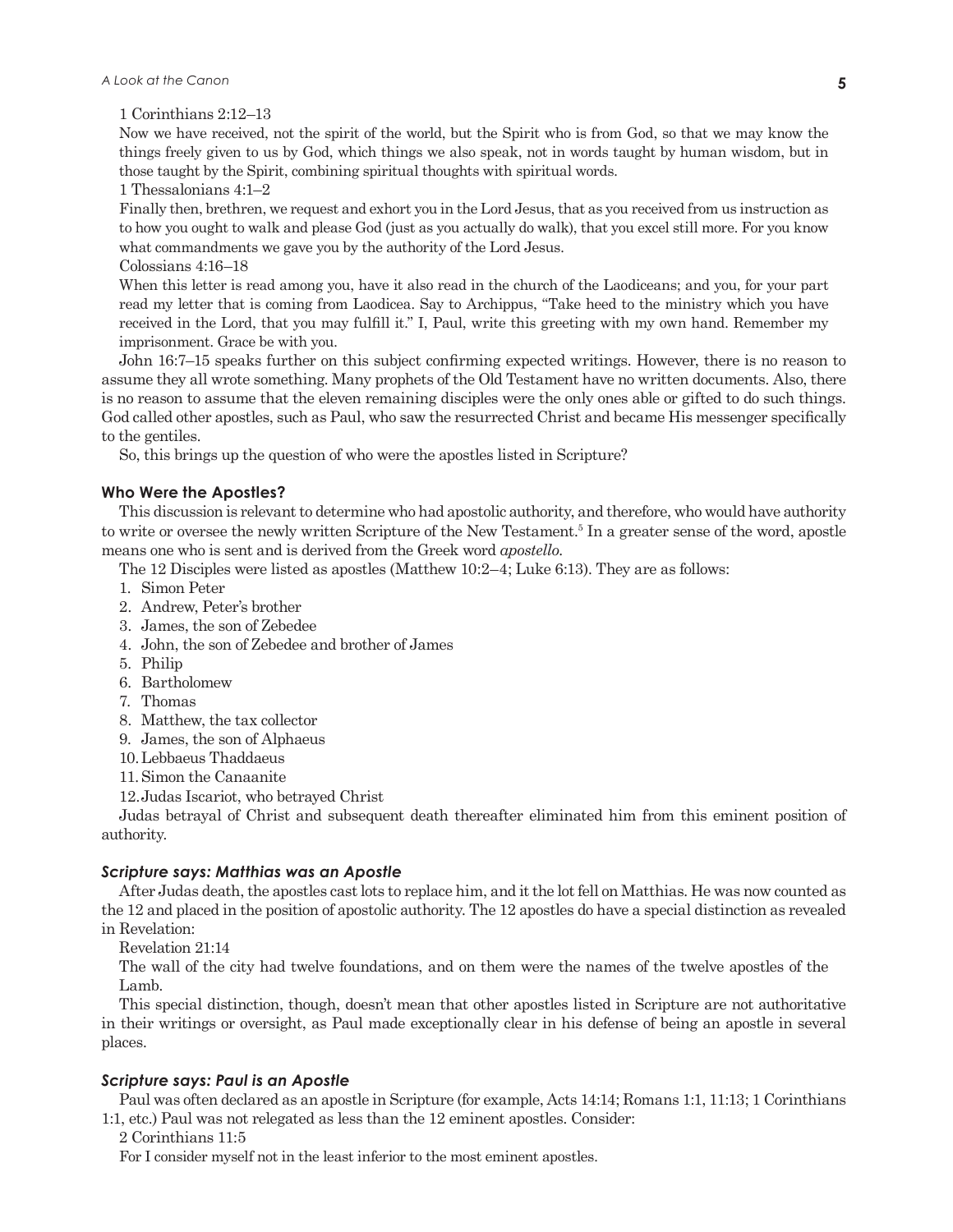2 Corinthians 12:11

I have become foolish; you yourselves compelled me. Actually I should have been commended by you, for in no respect was I inferior to the most eminent apostles, even though I am a nobody.

Paul penned an extensive amount of the New Testament. When one is denoted in Scripture as an apostle, then there should be no question whether their writings can be classed as Scripture. Paul points out that he was the last to see Christ and hence the last of the apostles in 1 Corinthians 15:8. This seems to imply that there would be no apostles after him. Note that those in Scripture, other than Paul and the 12, who are called apostles would have been designated as such prior to Paul becoming an apostle.

## *Scripture says: Barnabas is an Apostle*

Acts 14:14

But when the apostles Barnabas and Paul heard this, they tore their clothes and ran in among the multitude, crying out.

## *Scripture says: James is an Apostle*

Galatians 1:19

I saw none of the other apostles—only James, the Lord's brother.

A deeper discussion regarding James' apostleship will be dealt with later in this article.

## *Scripture says: Jesus is the Apostle*

Hebrews 3:1

Therefore, holy brothers, who share in the heavenly calling, fix your thoughts on Jesus, the apostle and high priest whom we confess.

Jesus is of course unique among the other apostles as indicated in John 13:16 where Jesus says "no servant is greater than his master, nor is a messenger greater than the one who sent him." Being that the apostles are the messengers of Christ, they are not as great as Christ.

Though some try to argue that the 12 and Paul were elevated in authority, there is no biblical basis for this. Scripture calls James an apostle (Galatians 1:19), so who are we to say he wasn't? Just because one isn't listed among the 12, doesn't mean that they have no authority. By the sheer fact that they are listed by the Holy Spirit with this unique title is of significance.

Paul shared that there is no such thing as a tier of apostleship when some argued that he was in a lower tier (2 Corinthians 11:5, 12:11). This means that when Scripture calls someone an apostle, they are one—not in a caste-type system—and they have the same authority. Hence, Paul and James had the authority to write in the same way John and Peter did.

## **Apostolic Connection of New Testament Books**

Apostle John: 5 of the 27 books of the New Testament

- 1. Gospel of John
- 2. 1 John
- 3. 2 John
- 4. 3 John
- 5. Revelation

Apostle Peter: 3 of the 27 books of the New Testament

- 1. 1 Peter
- 2. 2 Peter
- 3. Gospel of Mark

Two books were directly written by Peter (1 and 2 Peter). The Gospel of Mark was written by John Mark, who was under the guidance of Peter. Mark likely recorded much of Peter's teachings, and the Gospel of Mark follows similar outlines to Peter's sermons, such as Acts 10:34–43 from John the Baptist to the resurrection. Mark was acting as a scribe under Peter's guidance. For example, Papias who learned from John the apostle and wrote early in the 2nd century A. D. said:

For information on these points, we can merely refer our readers to the books themselves; but now, to the extracts already made, we shall add, as being a matter of primary importance, a tradition regarding Mark who wrote the Gospel, which he [Papias] has given in the following words]: And the presbyter said this. Mark having become the interpreter of Peter, wrote down accurately whatsoever he remembered. It was not, however, in exact order that he related the sayings or deeds of Christ. For he neither heard the Lord nor accompanied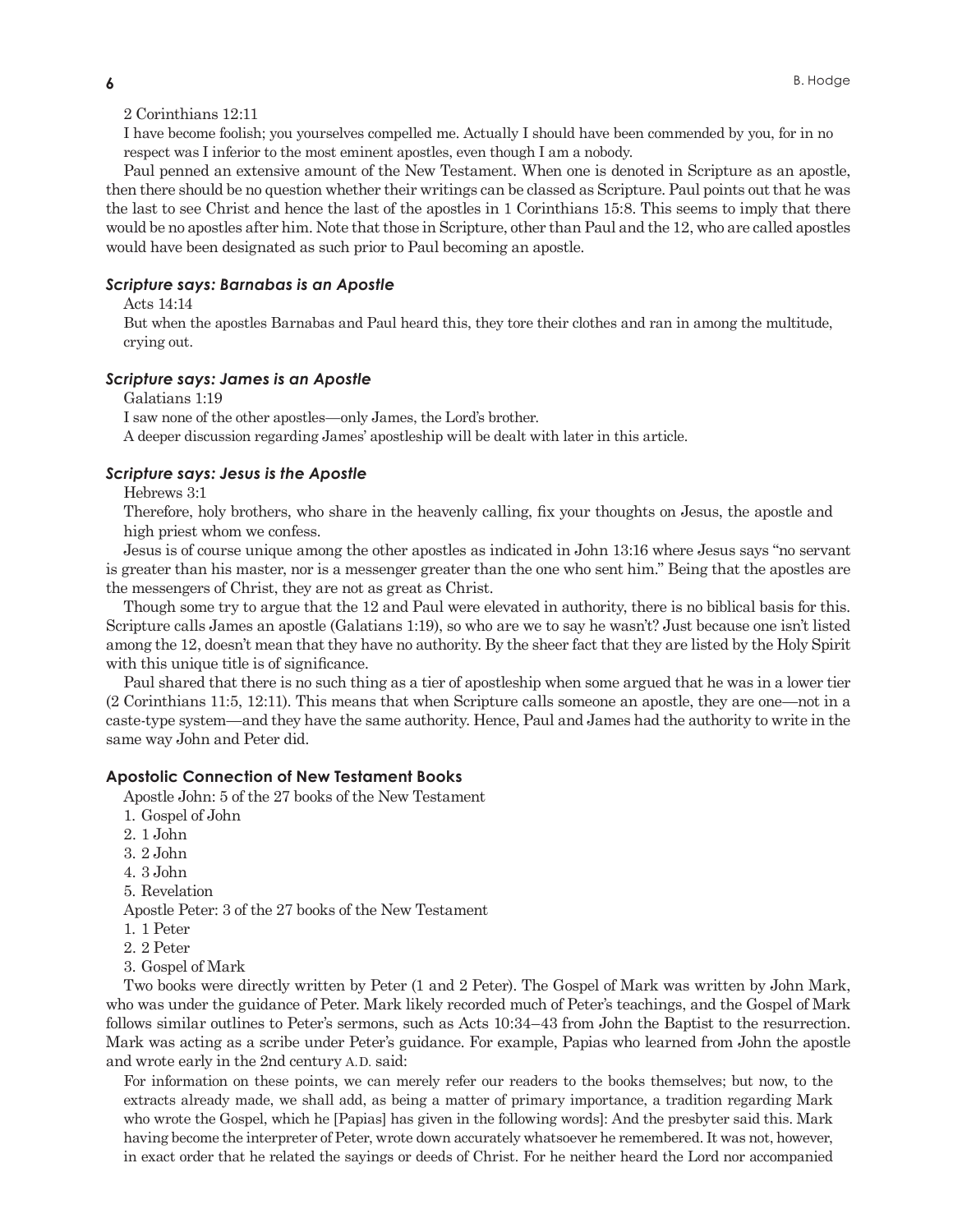Him. But afterwards, as I said, he accompanied Peter, who accommodated his instructions to the necessities [of his hearers], but with no intention of giving a regular narrative of the Lord's sayings. Wherefore Mark made no mistake in thus writing some things as he remembered them. For of one thing he took especial care, not to omit anything he had heard, and not to put anything fictitious into the statements.6

Also Tertullian quotes at much the same time as Papias:

The same authority of the apostolic churches will afford evidence to the other Gospels also, which we possess equally through their means, and according to their usage—I mean the Gospels of John and Matthew—whilst that which Mark published may be affirmed to be Peter's whose interpreter Mark was.7

Other Church Fathers comment on this but these early Apostolic Fathers share the initial view on these teachings. Apologist and researcher Brian Edwards sums it up nicely:

Papias and Tertullian, both of whom lived early in the second century AD, claimed that Mark wrote his Gospel in partnership with the apostle Peter.8

Is the fact that Mark acted as a scribe acceptable? There is precedence in the Old Testament for someone else writing down things for a prophet, for example, Baruch the scribe for Jeremiah (Jeremiah 36:4–32). So, there should be no problem with apostles having such writers under their oversight.

Apostle Matthew: 1 of the 27 books of the New Testament

1. Gospel of Matthew

Only one book was attributed to Matthew. Matthew was one of Christ's disciples, so his gospel was also Scripture.

Apostle Paul: 15 of the 27 books of the New Testament

1. Romans

- 2. 1 Corinthians
- 3. 2 Corinthians
- 4. 1 Thessalonians
- 5. 2 Thessalonians
- 6. 1 Timothy
- 7. 2 Timothy
- 8. Ephesians
- 9. Galatians
- 10. Philemon
- 11. Titus
- 12. Philippians
- 13. Colossians
- 14. Gospel of Luke
- 15. Acts of the Apostles

It is worth noting that from the earliest records that few, if any, doubted that thirteen letters (fourteen if we count Hebrews, as many did), and no more, came from the hand of Paul. Why were Paul's writings classed as Scripture? There are two reasons. First, Jesus selected Paul to become his apostle (Acts 9), and so, Paul was in the position of honor like the other disciples. Paul defended his apostleship when people questioned it.

The second reason is that the apostle Peter claimed that Paul's writings were Scripture (2 Peter 3:14–16). So, this accounts for at least 13 books of the New Testament.

Turning attention to the two books penned by Luke, we find that Luke spent considerable time with the apostle Paul—even being called a co-laborer by Paul in Philemon 1:24. Why is this significant? Because Luke is recording what he is learning from Paul. In the same way that Mark was under Peter's guidance, Luke was under Paul's guidance as he extensively traveled with him and would no doubt be involved in the account.

In fact, Luke's gospel account follows after Paul's teachings, going back to the beginning with Adam and being directed toward Gentiles. Paul was the messenger from Christ to the Gentiles (Acts 9:15; Romans 15: 15–16). So, Luke's writing was under the guidance of Paul, and early Church Fathers also speak of this. Irenaeus, who was a disciple of the apostle John, said:

After their departure, Mark, the disciple and interpreter of Peter, did also hand down to us in writing what had been preached by Peter. Luke also, the companion of Paul, recorded in a book the Gospel preached by him.<sup>9</sup>

So, not only did he confirm that Luke wrote as Paul instructed, but he also concurs with Mark writing what Peter instructed. Tertullian further builds on the Irenaeus comments:

For even Luke's form of the Gospel men usually ascribe to Paul. And it may well seem that the works which disciples publish belong to their masters.<sup>10</sup>

This would account for both of Luke's books: the Gospel of Luke and the book of Acts.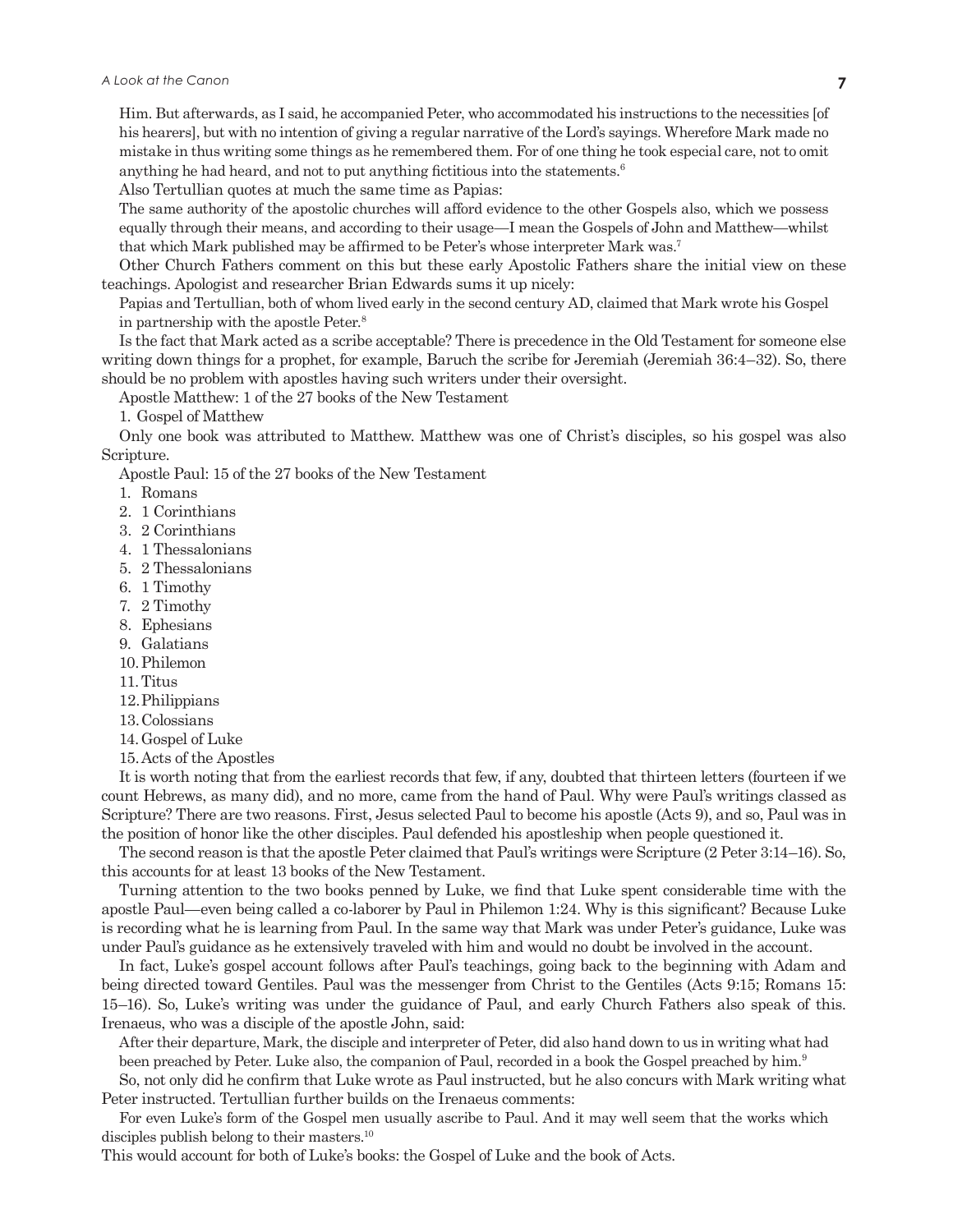Likely Apostle Paul/Perhaps another Apostle: 1 of the 27 books of the New Testament

There have been many authors suggested for the book of Hebrews. Many claim Paul for various reasons even many early Church Fathers such as Eusebius when he refers to Clement writing in the 1st century:

. . . Clement in his epistle which is accepted by all, and which he wrote in the name of the church of Rome to the church of Corinth. In this epistle he gives many thoughts drawn from the Epistle to the Hebrews, and also quotes verbally some of its expressions, thus showing most plainly that it is not a recent production.

Wherefore it has seemed reasonable to reckon it with the other writings of the apostle. For as Paul had written to the Hebrews in his native tongue, some say that the evangelist Luke, others that this Clement himself, translated the epistle.<sup>11</sup>

Eusebius continues:

He says that the Epistle to the Hebrews is the work of Paul, and that it was written to the Hebrews in the Hebrew language; but that Luke translated it carefully and published it for the Greeks, and hence the same style of expression is found in this epistle and in the Acts. But he says that the words, Paul the apostle, were probably not prefixed, because, in sending it to the Hebrews, who were prejudiced and suspicious of him, he wisely did not wish to repel them at the very beginning by giving his name.<sup>12</sup>

Eusebius explains the deviation from the normal Pauline style of introduction. If this is the case, then this translation into Greek was overseen by the apostle Paul. One further biblical reason for Pauline authorship, or at least guidance, is that Peter mentioned that Paul wrote to the Hebrews/Jews (to whom Peter was also writing in 2 Peter 3:15–16).

However, according to Hebrews 2:3, the writers (plural) speaking of salvation appear to not have had direct contact with the Lord Jesus Christ, as other apostles did, but it has been confirmed to them through others who did have contact with the Lord regarding salvation. This gives support to the view of Luke and others' involvement. It opens up the possibility of one or more of the following being involved: Apollos, Silas, Barnabas, Clement, or others; but it is not likely Timothy, since he is mentioned in Hebrews 13:23. Apollos, Clement, and Barnabas are the more likely candidates. Whoever it was, the recipients of the book of Hebrews knew who it was and were to be in prayer for the author(s) (Hebrews 13:18).

However, since the authors speak of direct contact with an apostle regarding salvation as it had been confirmed to them, then it was indeed under the supervision of an apostle (likely Paul). Regardless, if we ever find out with certainty which apostle, Hebrews would still be included as Scripture, since this book would have been under the guidance of an apostle.

As we've seen, the most likely candidate is Paul, and early Church Fathers seemed to believe this. There is also a hint that it may have come from Italy (Hebrews 13:24), where Paul was.

Apostle James: 2 of the 27 books of the New Testament

1. James

2. Jude

Of all the books of the New Testament, James and Jude do not have a direct connection with one of the 12 disciples or the apostle Paul. But recall that Jesus confirmed the 11 disciples (leaving out Judas Iscariot), but He didn't limit it to just them. As noted previously, Paul and Matthias were raised up as apostles later.

James and Jude are brothers of Jesus the Christ, sons of Mary and Joseph (Matthew 13:55). Some have claimed that the author of James was not the brother of Christ but John's brother. However, that James died early in A. D. 44 (Acts 12:1–2), giving good reason that it was not him. Skeptics often attack James for other reasons, but they are beyond the scope of this paper.<sup>13</sup>

Of all people, though, James (and Jude) being Jesus' brothers, would have known Jesus better than many of the disciples, with the exception of his years of ministry where he was closer to the disciples (although with the help of the Holy Spirit, any apostle could relay first-person events). Their books do not try to give an account of Jesus' ministry but are more for instructing the church.

Paul considered seeing the risen Christ an important part of his defense of apostleship (1 Corinthians 9:1). And if one hadn't seen Christ, that person could not be an apostle. After Jesus' resurrection, these brothers of Jesus were among the disciples and in one mind (Acts 1:13–14). Thus, James and Jude had in mind to be messengers of the Good News also.

Jesus even visited James at another point (1 Corinthians 15:7) prior to the other apostles, showing the importance that Christ held for him. Scripture clearly reveals that James the brother of Jesus is classed as an apostle:

Galatians 1:19

But I did not see any other of the apostles except James, the Lord's brother.

Some have argued that the rendering of this verse could leave James excluded from apostleship. Commentaries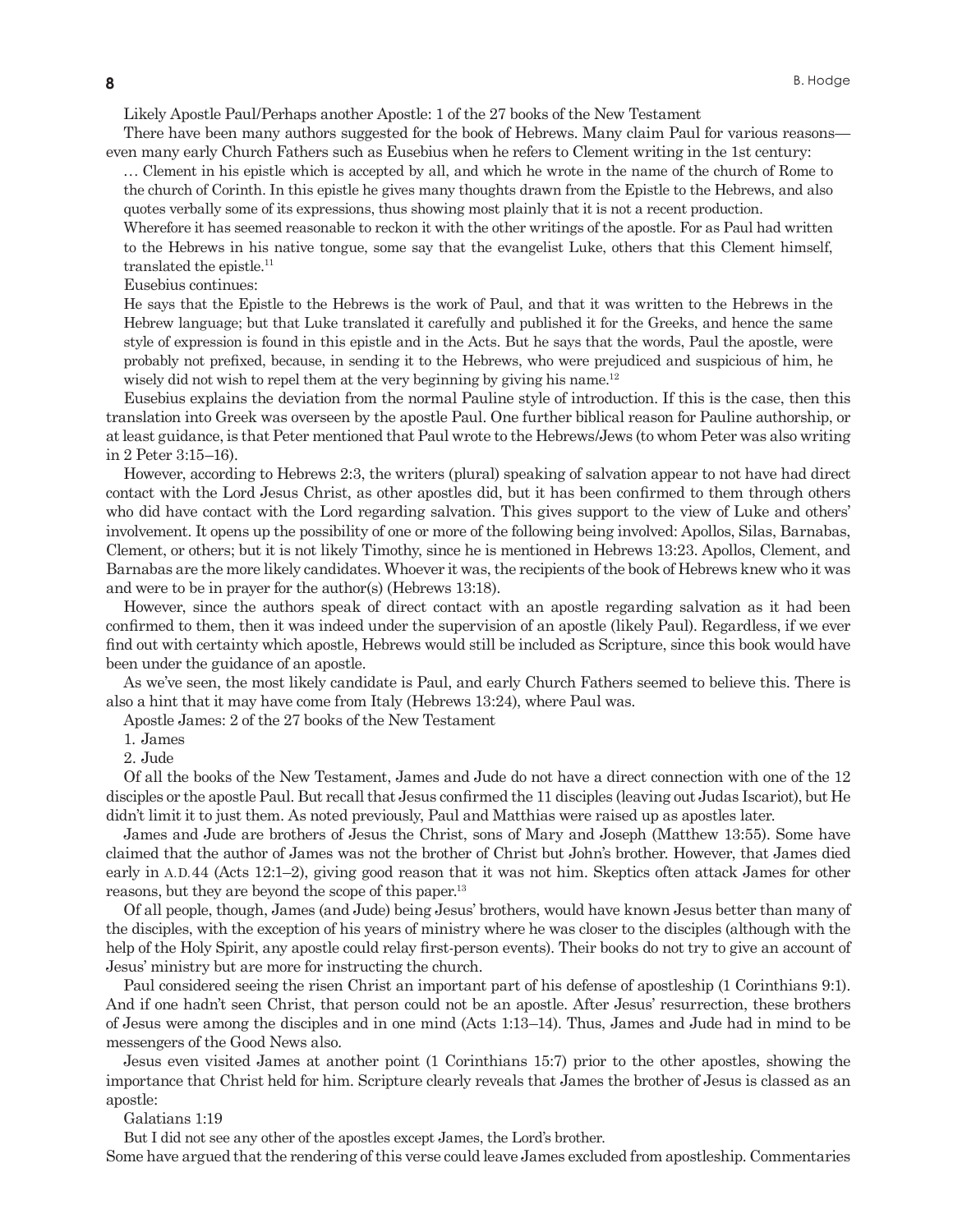overwhelmingly view this particular James as an apostle in Galatians 1:19; for example, a few are John Gill,14 John Calvin,<sup>15</sup> John Lightfoot,<sup>16</sup> and even more recently Henry Morris.<sup>17</sup> Church Fathers also acknowledged James as an apostle, such as Papias, but the better witness is the context in which Paul writes to the Galatians:

Galatians 2:7–9

But on the contrary, when they saw that the gospel for the uncircumcised had been committed to me, as the gospel for the circumcised was to Peter (for He who worked effectively in Peter for the apostleship to the circumcised also worked effectively in me toward the Gentiles), and when James, Cephas, and John, who seemed to be pillars, perceived the grace that had been given to me, they gave me and Barnabas the right hand of fellowship, that we should go to the Gentiles and they to the circumcised.

James, Cephas (Peter), and John are seen as pillars, and with James being equated with these other great apostles by Paul, there should be no doubt as to the reference by Paul in Galatians 1:19 about James being an apostle, for Paul saw James as greater than he in this passage (a pillar).

James mentioned in Galatians 1 and 2 was not one of the original disciples (James the son of Alphaeus or James the son of Zebedee) since Scripture reveals that during Christ's ministry, none of his brothers believed in Him (John 7:5). James' authority was further shown among the apostles when his comments held final sway regarding the gentile believers in Acts 15:13–21. With all this, James, the brother of Jesus, is an apostle, and his book should be classed as Scripture.

Jude, the author of the book of Jude, is short for Judas (not the betrayer of Christ), the brother of James (and Jesus), as we learn from Matthew 13:55. It makes sense after Judas Iscariot's betrayal of Christ that such a name probably wasn't a pleasant one in Christian circles, hence why he may have used the shortened version "Jude."

Two of Jesus disciples were named Judas—why wasn't this book written by one of them or some other "Judas"? Let's do a short analysis to see if any other Judases are even valid candidates.

Judas of Galilee is mentioned in Scripture, but just as quick as he is mentioned, he perished (Acts 5:37). So, the author could not have been this Judas (I'm aware of no one who would suggest it was this Judas anyway).

Another Judas is mentioned who is likely the son of Joseph Barsabbas, a candidate for discipleship by the other disciples (Acts 1:23). This particular Judas—as well as Silas—was classed as a prophet in Acts 15:22–32. Silas spent time with Paul, but there are no recorded books with him.

Acts 15:32

Judas and Silas, also being prophets themselves, encouraged and strengthened the brethren with a lengthy message.

This potential author of Jude was a prophet and that would theoretically qualify his book as Scripture if it were written by him. However, there is no hint that this person had a brother named James (Jude 1:1). James must have been someone of significance to be important enough for Jude to mention him in the first line of the book. So, this argues against this Judas as the author of the book.

Two more Judases are mentioned in one verse and were disciples of Jesus:

Luke 6:16

Judas the son of James, and Judas Iscariot, who became a traitor.

Jude, the author, was not the son of James, nor was he the betrayer who died prior to Christ's resurrection. The author of Jude was the brother of James.

Jude 1:1

Jude, a bond-servant of Jesus Christ, and brother of James, To those who are the called, beloved in God the Father, and kept for Jesus Christ:

The only mention of Judas being a brother of James is in Matthew 13:35 and Mark 6:3, both being the brothers of Jesus. Why wouldn't James or Jude say they were brothers of Jesus when they introduced their books? Jesus is the Holy One of God, and it was likely simple humility that they wouldn't want people thinking they were equal to God, and so rightly stated that they were "bond servants" of Christ.

Having Jude mention that he is the brother of James implies that he was "lesser known" than James who was "well known" and was at the time the head of the Church at Jerusalem. This would explain why he puts this into the first line of his short book.

However, there may be more to this mention of James than merely to give us an idea of his heritage. At this point of the study, Jude seems to be the only author of a New Testament book that was not written by an apostle or under the guidance of an apostle. James was called an apostle in Galatians 1:19. And Jude seems to indicate that he was not among the apostles when he stated:

Jude 1:17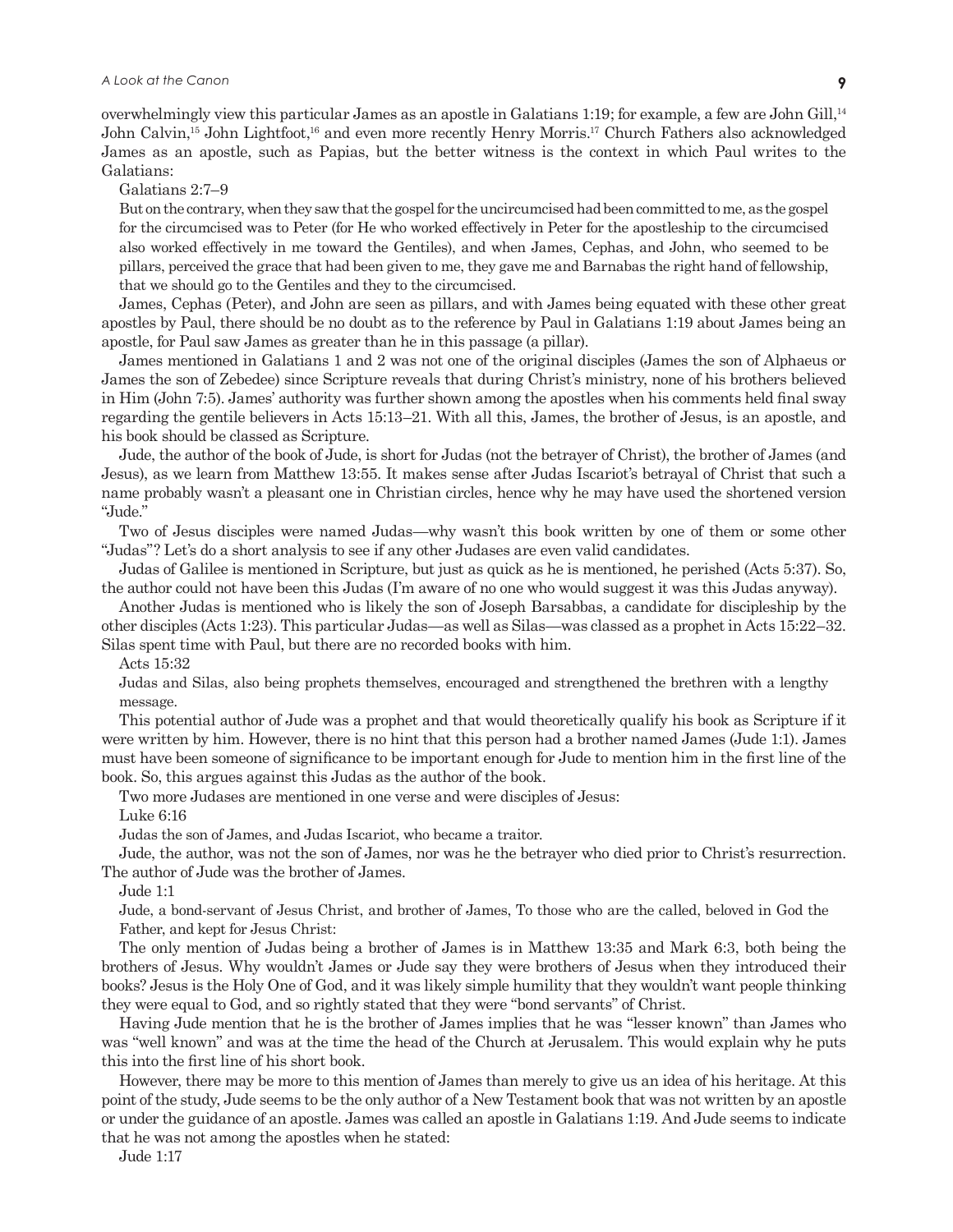But you, beloved, remember the words which were spoken before by the apostles of our Lord Jesus Christ:

The more likely reason James, who was an apostle, was mentioned was to show the church that this letter by Jude was under the guidance and approval of James, hence it was authoritative. If we look back at many of Paul's letters, they were co-written, but the fact that Paul was giving them guidance and even penning much of it himself give little reason to doubt their authority. In like fashion, with James' oversight and approval, there is little reason to doubt the books authority, and for clarification his name was added as an "acknowledgement" for its authority.

Therefore, the book of Jude also has apostolic guidance and is authoritative. Jude's letter was quickly seen by the early church as authoritative, and this may very well be the reason.

So, in conclusion, all 27 books of the New Testament are self-authenticated within Scripture by an apostle whom Christ (who is God) commissioned, along with the 39 books of the Old Testament which Christ confirmed. The unity of the 66 books, being without contradiction, is a further confirmation that each book indeed deserves its place, pointing to a God who cannot lie, hence cannot contradict Himself (Hebrews 6:18).

#### **Recognition by the Early Church—Is That Significant?**

Another aspect is that the New Testament books were commonly used. It was this widespread use that further indicated they were authoritative. This was common with Old Testament books with the Jews, so a similar extension should have been expected.

Many Church Fathers recognized and quoted from New Testament books as authoritative early on. In short some are:<sup>18</sup>

1. Polycarp (disciple of John)

- 2. Ignatius (before A. D. 150)
- 3. Tertullian (b. *c*. 155–d. 230)
- 4. Clement of Alexandria (b. *c*. 150–d. 215)
- 5. Justin Martyr (mid-second century)

Recognized lists of authoritative books appeared to reduce confusion with many other writings that were in circulation by Gnostics and others. There was the Muratorian Canon about A. D. 150 that was damaged but still listed all but about five books of the New Testament. Also, Eusebius in the 4th century lists all but about five, but doesn't outright reject any other New Testament book.19

Many lists have followed since then.<sup>20</sup> Such references reveal significant confirmation of the canon. One would expect that Christians, who have the indwelling of the Holy Spirit who is God (2 Timothy 1:14), would be able to recognize God's writings to man and use them—but at the same time recognize that man doesn't set the canon but merely discovers what God has done. Any time one is dealing with fallible man, caution should be exercised, which is why a presuppositional approach should be the deciding factor; lists are merely a good confirmation.

#### **A Brief Introduction: Are More Books Ever Going to Come?**

John 21:25

And there are also many other things which Jesus did, which if they were written in detail, I suppose that even the world itself would not contain the books that would be written.

The point of the Bible was not to record all things but to record what was sufficient. It is sad that people are often looking to add books or materials at the level of Scripture (e.g., Book of Mormon, Watchtower publications, false gospels, hidden books, the Koran, and so on), and yet few have ever really read and understood what is already written in the 66 books of the Bible.

The *Book of Life*, mentioned in Scripture though, is from God, but other books mentioned or quoted in Scripture are not inerrant Scripture. Among these are the *Book of Jashar* (Joshua 10:13; 2 Samuel 10:18), *Books of the Chronicles of the Kings of Israel and Judah*, *Book of Enoch* (quoted by Jude 1:15), and so on. If quoted, then that particular passage can be seen as Scripture but not the rest of the book.

The fact remains that the Scriptures have been preserved just as the Scriptures said they would (Psalm 12:6–7). And the Scriptures cannot be broken (John 10:35). God cannot lie (Hebrews 6:18), so His writings will not contradict themselves. Thus, any book that is in contradiction with the 66 books of the Bible is not from God. This quickly eliminates many alleged holy books right from the start, even if they claim inspiration from  $God.<sup>21</sup>$ 

Some models of progressive creationism have tried adding to Scripture as well. Leading progressive creationist Dr Hugh Ross has made the claim in one of his books that nature is "likened unto the 67th book of the Bible."<sup>22</sup> He has reiterated this more recently.23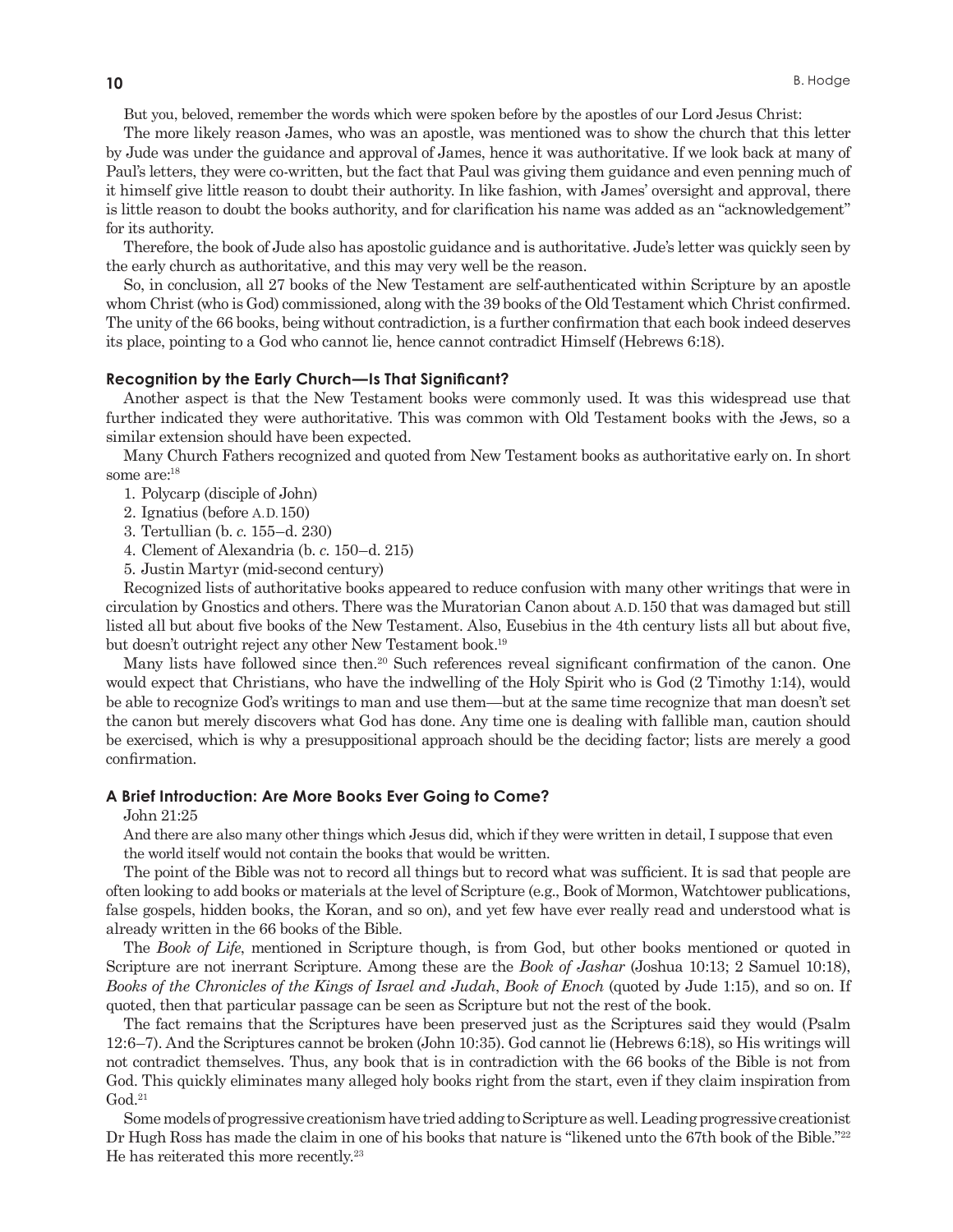Since the creation is under a curse (Genesis 3; Romans 8) and a new heavens and new earth are needed (Isaiah 65:17; Revelation 21:1) and the Curse has not been removed yet (Revelation 22:3), then it is appropriate to say that this alleged 67th book of the Bible (which, many times, is more the secular *interpretation* of it) is not valid Scripture. Besides, heaven and earth will pass away but God's Word will never pass away, giving further indication that it is not Scripture (Mark 13:31; Matthew 24:35; Luke 21:33).

The book of Revelation apparently closes the seal of canon.

Revelation 22:18–19

I testify to everyone who hears the words of the prophecy of this book: if anyone adds to them, God will add to him the plagues which are written in this book; and if anyone takes away from the words of the book of this prophecy, God will take away his part from the tree of life and from the holy city, which are written in this book.

Revelation was recognized by the early church to be the last of the Scriptures written. If one tries to add another book, they must deal with Revelation and what is said in the book.

## **Conclusion**

By starting with the Bible, God self-authenticates His Word. God openly signed it (with many passages saying it was from Him) and confirmed it. So now, it is a matter of taking the time to read and trust what God says in His Word. In summary, one can rightly state:

The 66 books of the Bible are the written Word of God. The Bible is divinely inspired and inerrant throughout. Its assertions are factually true in all the original autographs. It is the supreme authority in everything it teaches.24

#### **Definitions:**

Canon: The word *canon* comes from the Hebrew word *kaneh*, which is a rod, and the Greek word *kanon*, which is a reed. Such a canon was used as a standard for measuring and judging whether or not a measurement was accurate. Presupposition/Axiom: Absolute assumed starting point

#### **Footnotes**

- 1. McDowell, J., 1993. *A ready defence*, p. 35. Nashville, Tennessee: Thomas Nelson Publishers.
- 2. Although some may view this discussion of the Apocrypha as an aggression on their particular church (which may have raised up some of the Apocrypha to a higher level), it is not meant to be. When dealing with canon, the Apocrypha must be addressed, and my hope is that it is done in a God honoring fashion.
- 3. For more on this subject, please see Edwards, B., 2006. *Nothing but the truth*. Darlington, England: Evangelical Press. Edwards, B., 2007. *Why 27?* Darlington, England: Evangelical Press. 4. From:

 Cardinal Caietan (Jacob Thomas de Vio), Commentary on all the Authentic Historical Books of the Old Testament, In ult. Cap., Esther; taken from

 Whitaker, W., 1849. *A disputation on Holy Scripture*, p. 48. Cambridge University. See also

Westcott, B.F., 1889. *A general survey of the history of the canon of the New Testament*, p. 475. Cambridge: MacMillan.

- 5. Apostles being referred to in this articles are specifically those who were called such in the Scriptures and not to be confused with those who are called apostles today.
- 6. Papias, *Ante-Nicene fathers*, vol. 1, pp. 154–155. Peabody, Massachusetts: Hendrickson Publishers.
- 7. Tertullian, *Ante-Nicene fathers*, vol. 3, p. 350. Peabody, Massachusetts: Hendrickson Publishers.
- 8. Edwards, B., 2006. *Nothing but the truth*, p. 210. Darlington, England: Evangelical Press.
- 9. Irenaeus, *Ante-Nicene fathers*, vol. 1, p. 414. Peabody, Massachusetts: Hendrickson Publishers.
- 10. Tertullian, *Ante-Nicene fathers*, vol. 3, p. 350. Peabody, Massachusetts: Hendrickson Publishers.
- 11. Eusebius, The Epistle of Clement and the writings falsely ascribed to him, adapted from the *Online Bible*. Available at http:// www.answersingenesis.org/PublicStore/product/Online-Bible-The-2008-edition,5801,234.aspx
- 12. Eusebius, Church history, adapted from the *Online Bible*. Available at http://www.answersingenesis.org/PublicStore/product/ Online-Bible-The-2008-edition,5801,234.aspx
- 13. Holding, J. P. *On the authorship of the book of James*. Tekton Apologetic Ministry. Retrieved from http://www.tektonics.org/gk/ jamesauth.html
- 14. Gill, J. *Commentary on the whole Bible*. Notes on Galatians 1:19.
- 15. Gill, Ref. 14.
- 16. Calvin, J. *Commentary on the epistle of Paul to the Galatians*. Notes on Galatians 1:19, 2:9.
- 17. Lightfoot, J. *Bible commentary*. Notes on Galatians 1:19.
- 18. Morris, H., 1995. *The Defender's study Bible,* p. 1294, notes on Galatians 1:19. Iowa Falls, Iowa: World Bible Publishers.
- 19. Edwards, B., 2007. *Why 27?*, pp. 46–48. Darlington, England: Evangelical Press.
- 20. Edwards, Ref. 18, p. 47.
- Davis, G. The Development of the Canon of the New Testament. Retrieved from, http://www.ntcanon.org/Eusebius. shtml#disputed